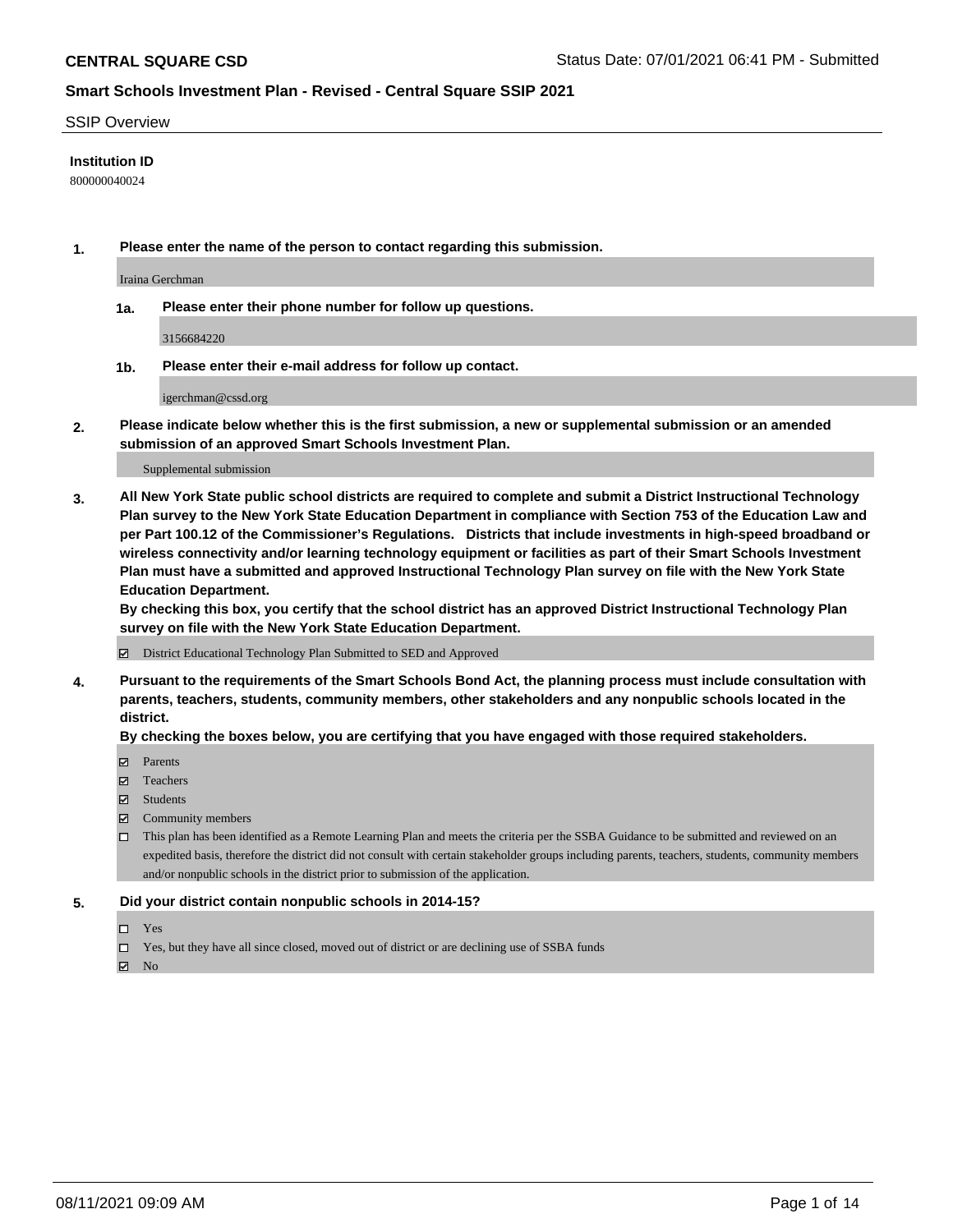### SSIP Overview

**6. Certify that the following required steps have taken place by checking the boxes below:**

- The district developed and the school board approved a preliminary Smart Schools Investment Plan.
- The preliminary plan was posted on the district website for at least 30 days. The district included an address to which any written comments on the plan should be sent.
- $\boxtimes$  The school board conducted a hearing that enabled stakeholders to respond to the preliminary plan. This hearing may have occured as part of a normal Board meeting, but adequate notice of the event must have been provided through local media and the district website for at least two weeks prior to the meeting.
- The district prepared a final plan for school board approval and such plan has been approved by the school board.
- $\boxtimes$  The final proposed plan that has been submitted has been posted on the district's website.
- This Plan has been identified as a Remote Learning Plan and meets the criteria per the SSBA Guidance to be submitted and reviewed on an expedited basis, therefore this plan has not met certain stakeholder engagement requirements including, consulting with nonpublic schools in advance of plan submission, having the school board conduct a hearing on the plan and/or posting the plan to the district website for a minimum of 30 days. This district will post the Remote Learning Plan to the district's website upon submission of the application.
- **6a. Please upload the proposed Smart Schools Investment Plan (SSIP) that was posted on the district's website, along with any supporting materials. Note that this should be different than your recently submitted Educational Technology Survey. The Final SSIP, as approved by the School Board, should also be posted on the website and remain there during the course of the projects contained therein.**

SSIP\_Presentation 62121.pptx

**6b. Enter the webpage address where the final Smart Schools Investment Plan is posted. The Plan should remain posted for the life of the included projects.**

https://www.cssd.org/Page/422

**7. Please enter an estimate of the total number of students and staff that will benefit from this Smart Schools Investment Plan based on the cumulative projects submitted to date.**

4,000

**8. An LEA/School District may partner with one or more other LEA/School Districts to form a consortium to pool Smart Schools Bond Act funds for a project that meets all other Smart School Bond Act requirements. Each school district participating in the consortium will need to file an approved Smart Schools Investment Plan for the project and submit a signed Memorandum of Understanding that sets forth the details of the consortium including the roles of each respective district.**

 $\Box$  The district plans to participate in a consortium to partner with other school district(s) to implement a Smart Schools project.

**9. Please enter the name and 6-digit SED Code for each LEA/School District participating in the Consortium.**

| <b>Partner LEA/District</b> | <b>ISED BEDS Code</b> |
|-----------------------------|-----------------------|
| (No Response)               | (No Response)         |

**10. Please upload a signed Memorandum of Understanding with all of the participating Consortium partners.**

(No Response)

**11. Your district's Smart Schools Bond Act Allocation is:**

\$4,076,734

**12. Final 2014-15 BEDS Enrollment to calculate Nonpublic Sharing Requirement**

|            | <b>Public Enrollment</b> | l Nonpublic Enrollment | Total Enrollment | I Nonpublic Percentage |
|------------|--------------------------|------------------------|------------------|------------------------|
| Enrollment | 3.910                    |                        | 0.00             | 0.00                   |

**13. This table compares each category budget total, as entered in that category's page, to the total expenditures listed in the category's expenditure table. Any discrepancies between the two must be resolved before submission.**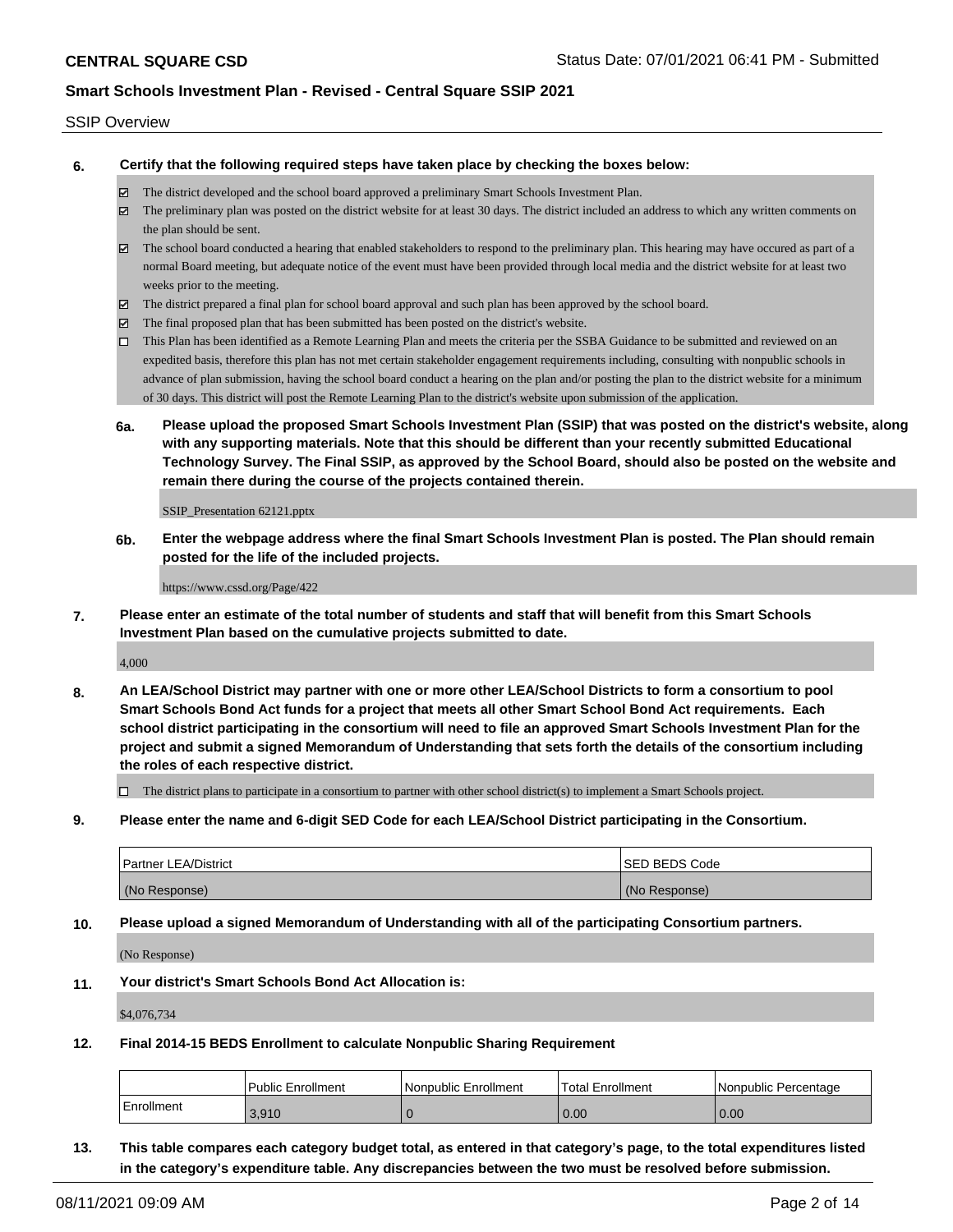# SSIP Overview

|                                                 | Sub-Allocations | <b>Expenditure Totals</b> | Difference |
|-------------------------------------------------|-----------------|---------------------------|------------|
| <b>School Connectivity</b>                      | 0.00            | 0.00                      | 0.00       |
| <b>Connectivity Projects for</b><br>Communities | 0.00            | 0.00                      | 0.00       |
| Classroom Technology                            | 1,014,060.00    | 1,014,060.00              | 0.00       |
| Pre-Kindergarten Classrooms                     | 0.00            | 0.00                      | 0.00       |
| Replace Transportable<br>Classrooms             | 0.00            | 0.00                      | 0.00       |
| <b>High-Tech Security Features</b>              | 0.00            | 0.00                      | 0.00       |
| Nonpublic Loan                                  | 0.00            | 0.00                      | 0.00       |
| Totals:                                         | 1,014,060       | 1,014,060                 | 0          |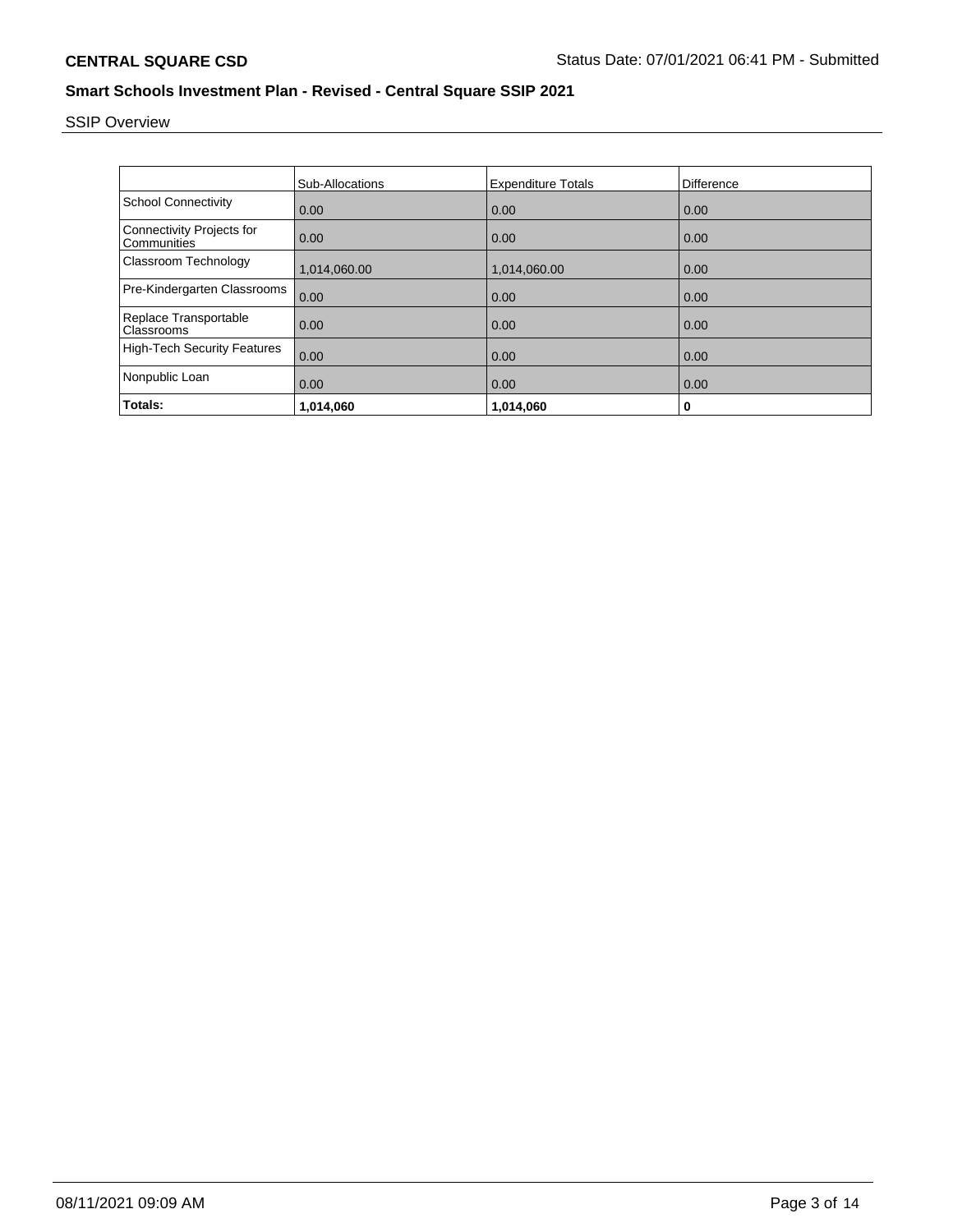School Connectivity

- **1. In order for students and faculty to receive the maximum benefit from the technology made available under the Smart Schools Bond Act, their school buildings must possess sufficient connectivity infrastructure to ensure that devices can be used during the school day. Smart Schools Investment Plans must demonstrate that:**
	- **• sufficient infrastructure that meets the Federal Communications Commission's 100 Mbps per 1,000 students standard currently exists in the buildings where new devices will be deployed, or**
	- **• is a planned use of a portion of Smart Schools Bond Act funds, or**
	- **• is under development through another funding source.**

**Smart Schools Bond Act funds used for technology infrastructure or classroom technology investments must increase the number of school buildings that meet or exceed the minimum speed standard of 100 Mbps per 1,000 students and staff within 12 months. This standard may be met on either a contracted 24/7 firm service or a "burstable" capability. If the standard is met under the burstable criteria, it must be:**

**1. Specifically codified in a service contract with a provider, and**

**2. Guaranteed to be available to all students and devices as needed, particularly during periods of high demand, such as computer-based testing (CBT) periods.**

**Please describe how your district already meets or is planning to meet this standard within 12 months of plan submission.**

(No Response)

**1a. If a district believes that it will be impossible to meet this standard within 12 months, it may apply for a waiver of this requirement, as described on the Smart Schools website. The waiver must be filed and approved by SED prior to submitting this survey.**

 $\Box$  By checking this box, you are certifying that the school district has an approved waiver of this requirement on file with the New York State Education Department.

**2. Connectivity Speed Calculator (Required). If the district currently meets the required speed, enter "Currently Met" in the last box: Expected Date When Required Speed Will be Met.**

|                  | l Number of     | Required Speed | Current Speed in | Expected Speed  | Expected Date                           |
|------------------|-----------------|----------------|------------------|-----------------|-----------------------------------------|
|                  | <b>Students</b> | In Mbps        | l Mbps           | to be Attained  | When Required                           |
|                  |                 |                |                  |                 | l Within 12 Months ISpeed Will be Met l |
| Calculated Speed | (No Response)   | 0.00           | (No Response)    | l (No Response) | l (No Response)                         |

**3. Describe how you intend to use Smart Schools Bond Act funds for high-speed broadband and/or wireless connectivity projects in school buildings.**

(No Response)

**4. Describe the linkage between the district's District Instructional Technology Plan and how the proposed projects will improve teaching and learning. (There should be a link between your response to this question and your responses to Question 1 in Section IV - NYSED Initiatives Alignment: "Explain how the district use of instructional technology will serve as a part of a comprehensive and sustained effort to support rigorous academic standards attainment and performance improvement for students."** 

**Your answer should also align with your answers to the questions in Section II - Strategic Technology Planning and the associated Action Steps in Section III - Action Plan.)**

(No Response)

**5. If the district wishes to have students and staff access the Internet from wireless devices within the school building, or in close proximity to it, it must first ensure that it has a robust Wi-Fi network in place that has sufficient bandwidth to meet user demand.**

**Please describe how you have quantified this demand and how you plan to meet this demand.**

(No Response)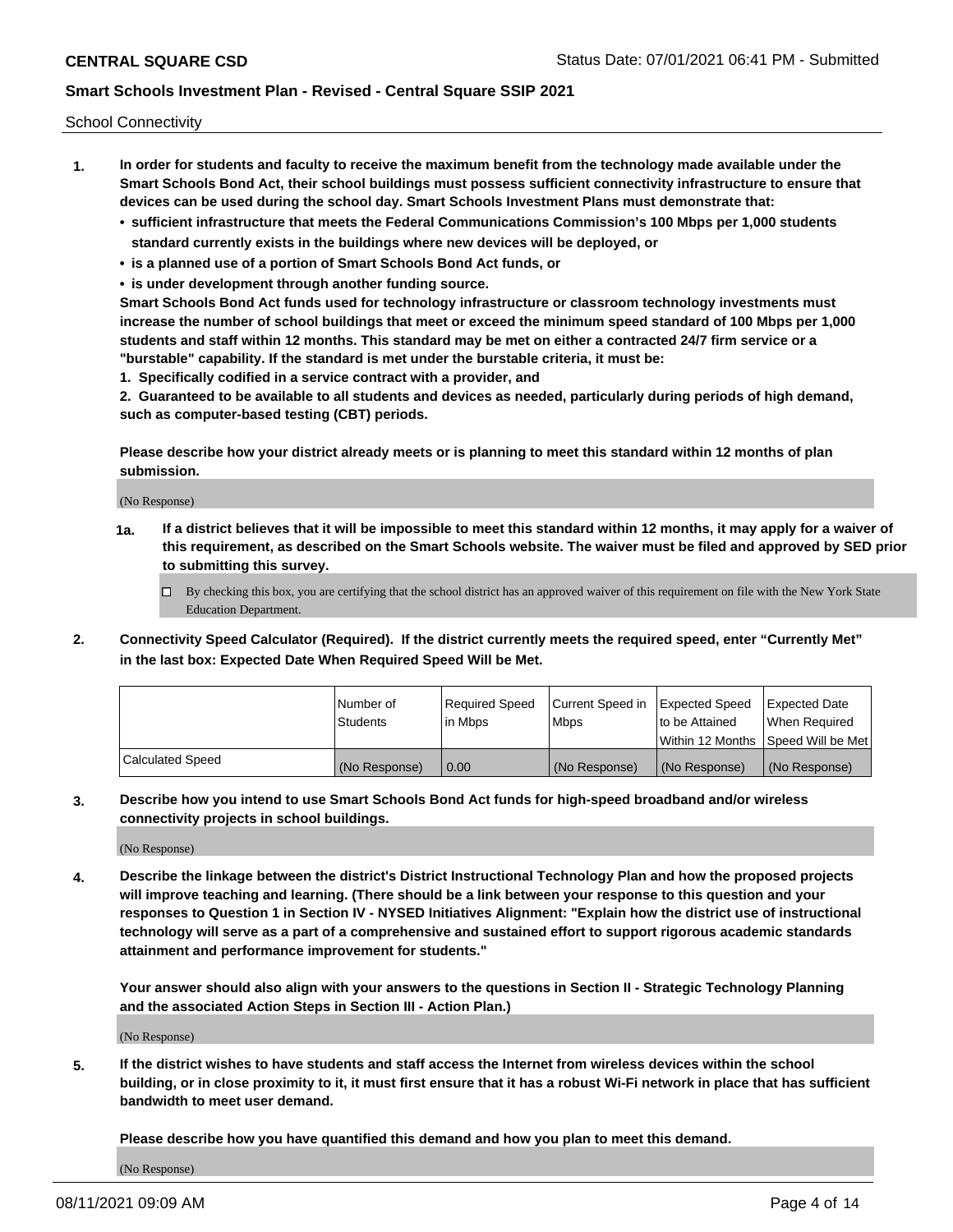School Connectivity

**6. Smart Schools plans with any expenditures in the School Connectivity category require a project number from the Office of Facilities Planning. Districts must submit an SSBA LOI and receive project numbers prior to submitting the SSIP. As indicated on the LOI, some projects may be eligible for a streamlined review and will not require a building permit.**

**Please indicate on a separate row each project number given to you by the Office of Facilities Planning.**

| Project Number |  |
|----------------|--|
| (No Response)  |  |

**7. Certain high-tech security and connectivity infrastructure projects may be eligible for an expedited review process as determined by the Office of Facilities Planning.**

### **Was your project deemed eligible for streamlined review?**

(No Response)

### **8. Include the name and license number of the architect or engineer of record.**

| Name          | License Number |
|---------------|----------------|
| (No Response) | (No Response)  |

### **9. Public Expenditures – Loanable (Counts toward the nonpublic loan calculation)**

| Select the allowable expenditure type.<br>Repeat to add another item under each type. | <b>PUBLIC</b> Items to be<br>l Purchased | Quantity           | Cost Per Item    | <b>Total Cost</b> |
|---------------------------------------------------------------------------------------|------------------------------------------|--------------------|------------------|-------------------|
| (No Response)                                                                         | (No Response)                            | l (No<br>Response) | (No<br>Response) | $\overline{0.00}$ |
|                                                                                       |                                          | 0                  | 0.00             |                   |

## **10. Public Expenditures – Non-Loanable (Does not count toward nonpublic loan calculation)**

| Select the allowable expenditure | <b>PUBLIC</b> Items to be purchased | Quantity      | Cost per Item | <b>Total Cost</b> |
|----------------------------------|-------------------------------------|---------------|---------------|-------------------|
| type.                            |                                     |               |               |                   |
| Repeat to add another item under |                                     |               |               |                   |
| each type.                       |                                     |               |               |                   |
| (No Response)                    | (No Response)                       | (No Response) | (No Response) | 0.00              |
|                                  |                                     |               | 0.00          |                   |

### **11. Final 2014-15 BEDS Enrollment to calculate Nonpublic Sharing Requirement (no changes allowed.)**

|            | Public Enrollment | l Nonpublic Enrollment | <b>Total Enrollment</b> | Nonpublic Percentage |
|------------|-------------------|------------------------|-------------------------|----------------------|
| Enrollment | 3.910             |                        | 0.00                    | 0.00                 |

### **12. Total Public Budget - Loanable (Counts toward the nonpublic loan calculation)**

|                                                      | Public Allocations | <b>Estimated Nonpublic Loan</b><br>Amount | Estimated Total Sub-Allocations |
|------------------------------------------------------|--------------------|-------------------------------------------|---------------------------------|
| Network/Access Costs                                 | (No Response)      | 0.00                                      | 0.00                            |
| School Internal Connections and<br><b>Components</b> | (No Response)      | 0.00                                      | 0.00                            |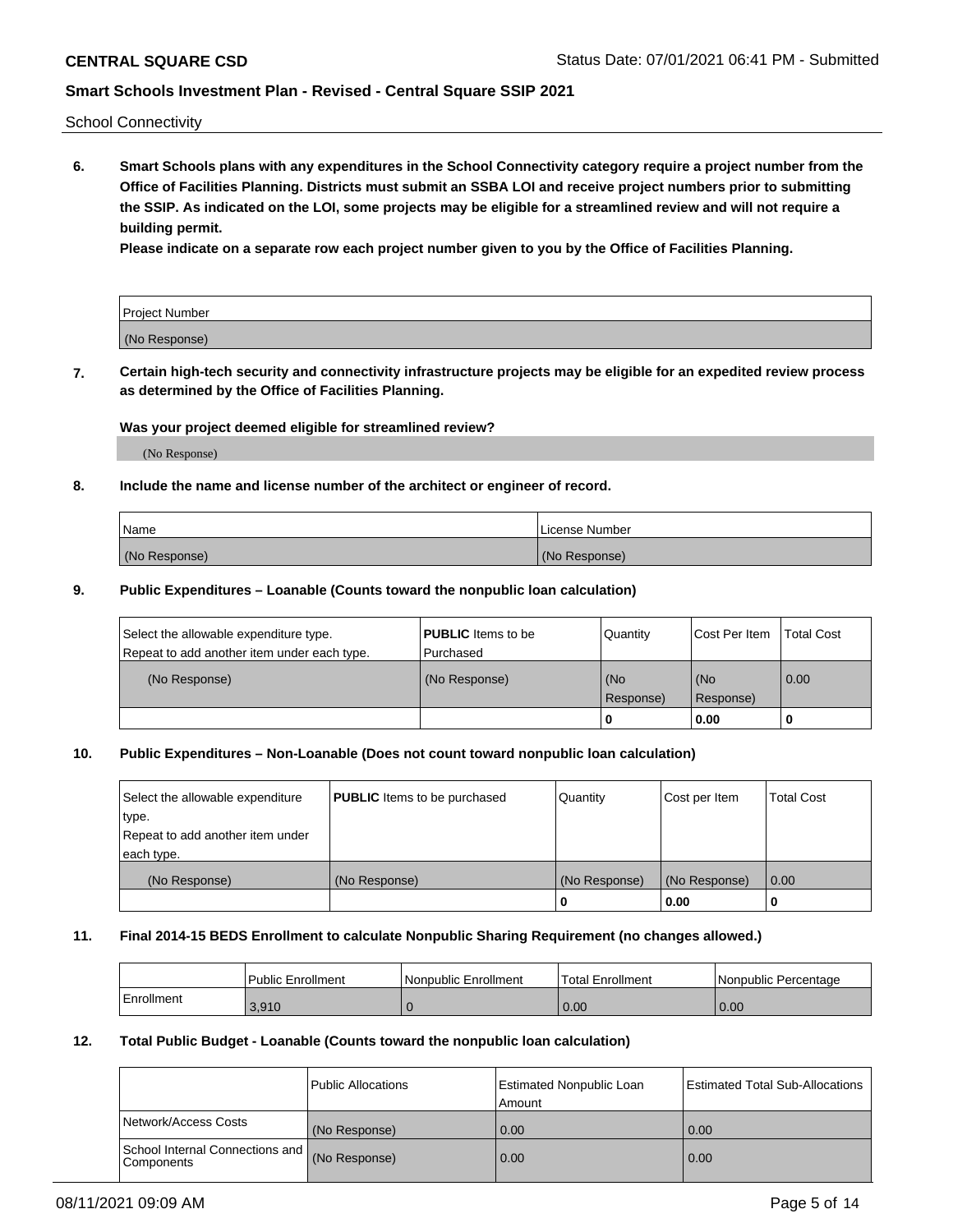School Connectivity

|         | Public Allocations | <b>Estimated Nonpublic Loan</b><br>l Amount | <b>Estimated Total Sub-Allocations</b> |
|---------|--------------------|---------------------------------------------|----------------------------------------|
| l Other | (No Response)      | 0.00                                        | 0.00                                   |
| Totals: | 0.00               | 0                                           |                                        |

## **13. Total Public Budget – Non-Loanable (Does not count toward the nonpublic loan calculation)**

|                                                   | Sub-<br>Allocation |
|---------------------------------------------------|--------------------|
|                                                   |                    |
| Network/Access Costs                              | (No Response)      |
| <b>Outside Plant Costs</b>                        | (No Response)      |
| <b>School Internal Connections and Components</b> | (No Response)      |
| Professional Services                             | (No Response)      |
| Testing                                           | (No Response)      |
| <b>Other Upfront Costs</b>                        | (No Response)      |
| <b>Other Costs</b>                                | (No Response)      |
| <b>Totals:</b>                                    | 0.00               |

## **14. School Connectivity Totals**

|                          | Total Sub-Allocations |
|--------------------------|-----------------------|
| Total Loanable Items     | 0.00                  |
| Total Non-Ioanable Items | 0.00                  |
| Totals:                  | 0                     |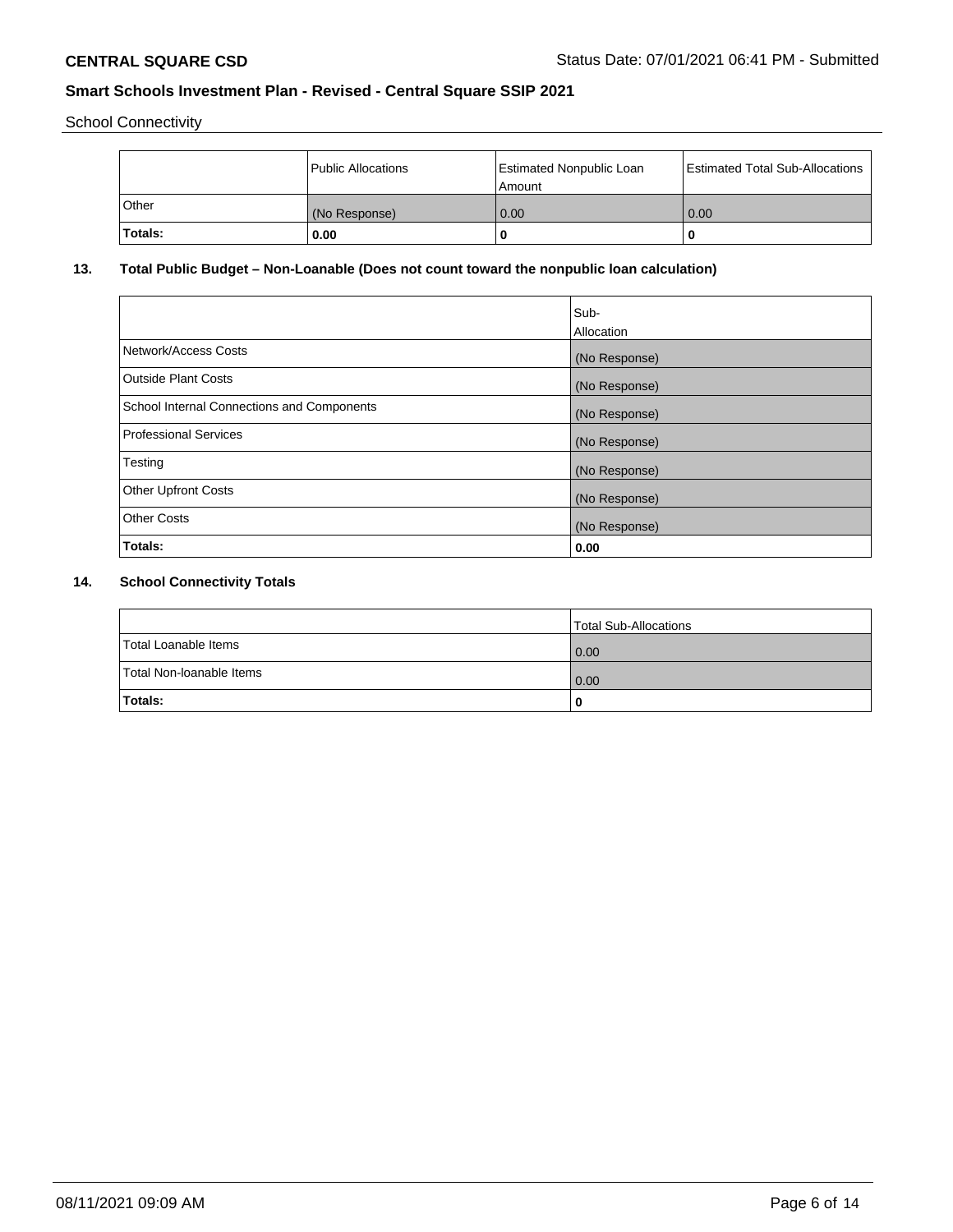Community Connectivity (Broadband and Wireless)

**1. Describe how you intend to use Smart Schools Bond Act funds for high-speed broadband and/or wireless connectivity projects in the community.**

(No Response)

**2. Please describe how the proposed project(s) will promote student achievement and increase student and/or staff access to the Internet in a manner that enhances student learning and/or instruction outside of the school day and/or school building.**

(No Response)

**3. Community connectivity projects must comply with all the necessary local building codes and regulations (building and related permits are not required prior to plan submission).**

 $\Box$  I certify that we will comply with all the necessary local building codes and regulations.

**4. Please describe the physical location of the proposed investment.**

(No Response)

**5. Please provide the initial list of partners participating in the Community Connectivity Broadband Project, along with their Federal Tax Identification (Employer Identification) number.**

| <b>Project Partners</b> | l Federal ID # |
|-------------------------|----------------|
| (No Response)           | (No Response)  |

**6. Please detail the type, quantity, per unit cost and total cost of the eligible items under each sub-category.**

| Select the allowable expenditure | Item to be purchased | Quantity      | Cost per Item | <b>Total Cost</b> |
|----------------------------------|----------------------|---------------|---------------|-------------------|
| type.                            |                      |               |               |                   |
| Repeat to add another item under |                      |               |               |                   |
| each type.                       |                      |               |               |                   |
| (No Response)                    | (No Response)        | (No Response) | (No Response) | 0.00              |
|                                  |                      | U             | 0.00          |                   |

**7. If you are submitting an allocation for Community Connectivity, complete this table.**

**Note that the calculated Total at the bottom of the table must equal the Total allocation for this category that you entered in the SSIP Overview overall budget.**

|                                    | Sub-Allocation |
|------------------------------------|----------------|
| Network/Access Costs               | (No Response)  |
| Outside Plant Costs                | (No Response)  |
| <b>Tower Costs</b>                 | (No Response)  |
| <b>Customer Premises Equipment</b> | (No Response)  |
| <b>Professional Services</b>       | (No Response)  |
| Testing                            | (No Response)  |
| <b>Other Upfront Costs</b>         | (No Response)  |
| <b>Other Costs</b>                 | (No Response)  |
| Totals:                            | 0.00           |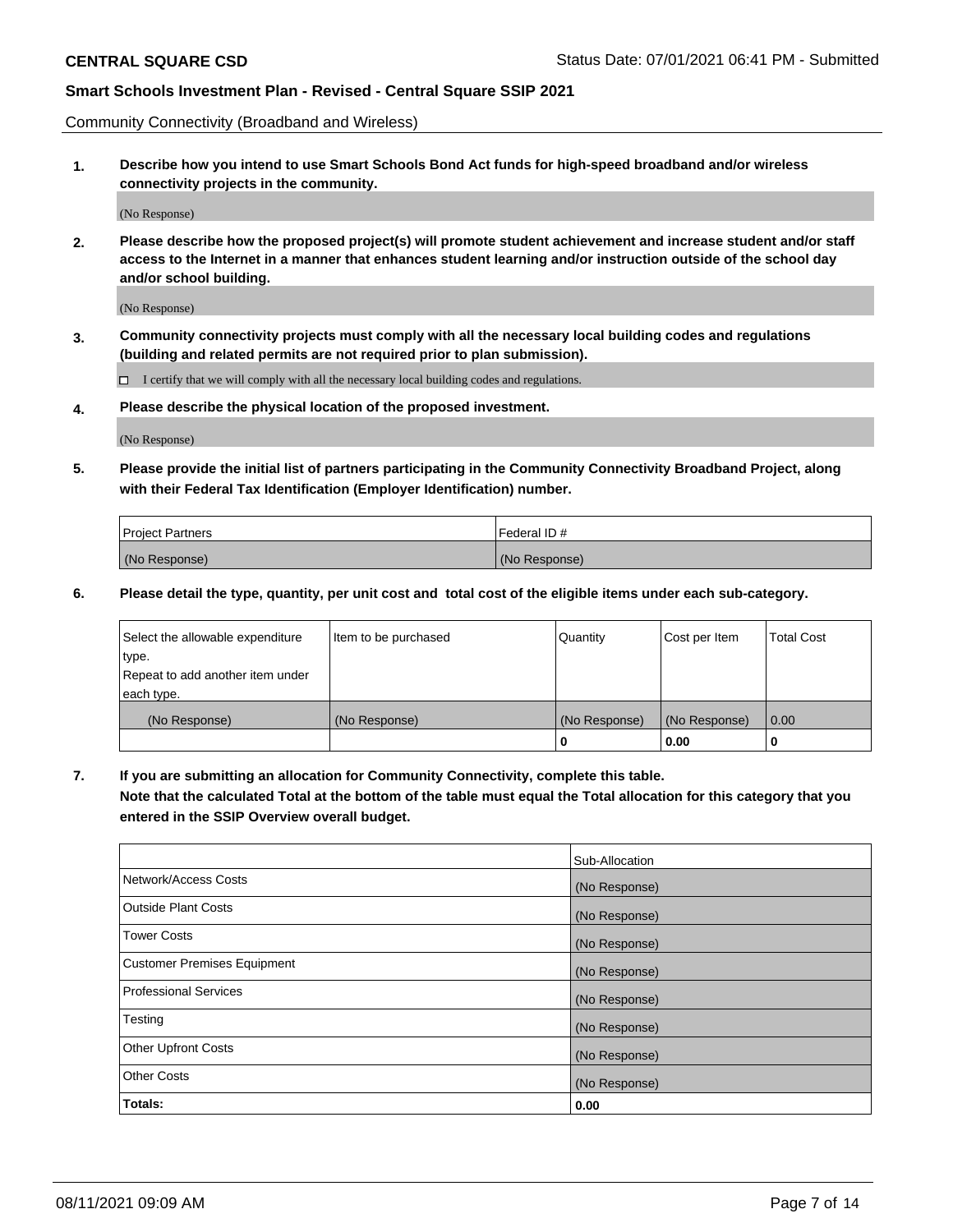### Classroom Learning Technology

**1. In order for students and faculty to receive the maximum benefit from the technology made available under the Smart Schools Bond Act, their school buildings must possess sufficient connectivity infrastructure to ensure that devices can be used during the school day. Smart Schools Investment Plans must demonstrate that sufficient infrastructure that meets the Federal Communications Commission's 100 Mbps per 1,000 students standard currently exists in the buildings where new devices will be deployed, or is a planned use of a portion of Smart Schools Bond Act funds, or is under development through another funding source. Smart Schools Bond Act funds used for technology infrastructure or classroom technology investments must increase the number of school buildings that meet or exceed the minimum speed standard of 100 Mbps per 1,000**

**students and staff within 12 months. This standard may be met on either a contracted 24/7 firm service or a "burstable" capability. If the standard is met under the burstable criteria, it must be:**

**1. Specifically codified in a service contract with a provider, and**

**2. Guaranteed to be available to all students and devices as needed, particularly during periods of high demand, such as computer-based testing (CBT) periods.**

**Please describe how your district already meets or is planning to meet this standard within 12 months of plan submission.**

We are currently at 450 mb of bandwidth. Our provider is Spectrumï¾ under contract bid number 218-46.ï¾ ï¾

- **1a. If a district believes that it will be impossible to meet this standard within 12 months, it may apply for a waiver of this requirement, as described on the Smart Schools website. The waiver must be filed and approved by SED prior to submitting this survey.**
	- $\Box$  By checking this box, you are certifying that the school district has an approved waiver of this requirement on file with the New York State Education Department.
- **2. Connectivity Speed Calculator (Required). If the district currently meets the required speed, enter "Currently Met" in the last box: Expected Date When Required Speed Will be Met.**

|                  | l Number of<br>Students | Required Speed<br>lin Mbps | Current Speed in<br><b>Mbps</b> | <b>Expected Speed</b><br>to be Attained | Expected Date<br>When Required          |
|------------------|-------------------------|----------------------------|---------------------------------|-----------------------------------------|-----------------------------------------|
|                  |                         |                            |                                 |                                         | l Within 12 Months ISpeed Will be Met l |
| Calculated Speed | 3.300                   | 330.00                     | 450                             | 450                                     | Currently met                           |

**3. If the district wishes to have students and staff access the Internet from wireless devices within the school building, or in close proximity to it, it must first ensure that it has a robust Wi-Fi network in place that has sufficient bandwidth to meet user demand.**

**Please describe how you have quantified this demand and how you plan to meet this demand.**

We currently have 100% WiFi coverage with all of our building across the district.ï¾ We have Category 6A wiring to support Multi-gigabit Ethernet with a 10 Gbps backbone within our buildings and a 1 Gbps speeds between buildings over leased fiber.ï% We have a new Cisco Catalyst 4500 core with classrooms connected via Cisco 2960 switches from intermediate data closets.ï¾ Our wireless network contains nearly 500 Meraki MR 53 cloud managed 4x4:4, 802.11ac, Wave 2 access points in every instructional area with 160 MHZ channels and MU-MIMO support.ï¾ Our wireless infrastructure is cloud based controller-less technology.ï¾ ï¾

**4. All New York State public school districts are required to complete and submit an Instructional Technology Plan survey to the New York State Education Department in compliance with Section 753 of the Education Law and per Part 100.12 of the Commissioner's Regulations.**

**Districts that include educational technology purchases as part of their Smart Schools Investment Plan must have a submitted and approved Instructional Technology Plan survey on file with the New York State Education Department.**

By checking this box, you are certifying that the school district has an approved Instructional Technology Plan survey on file with the New York State Education Department.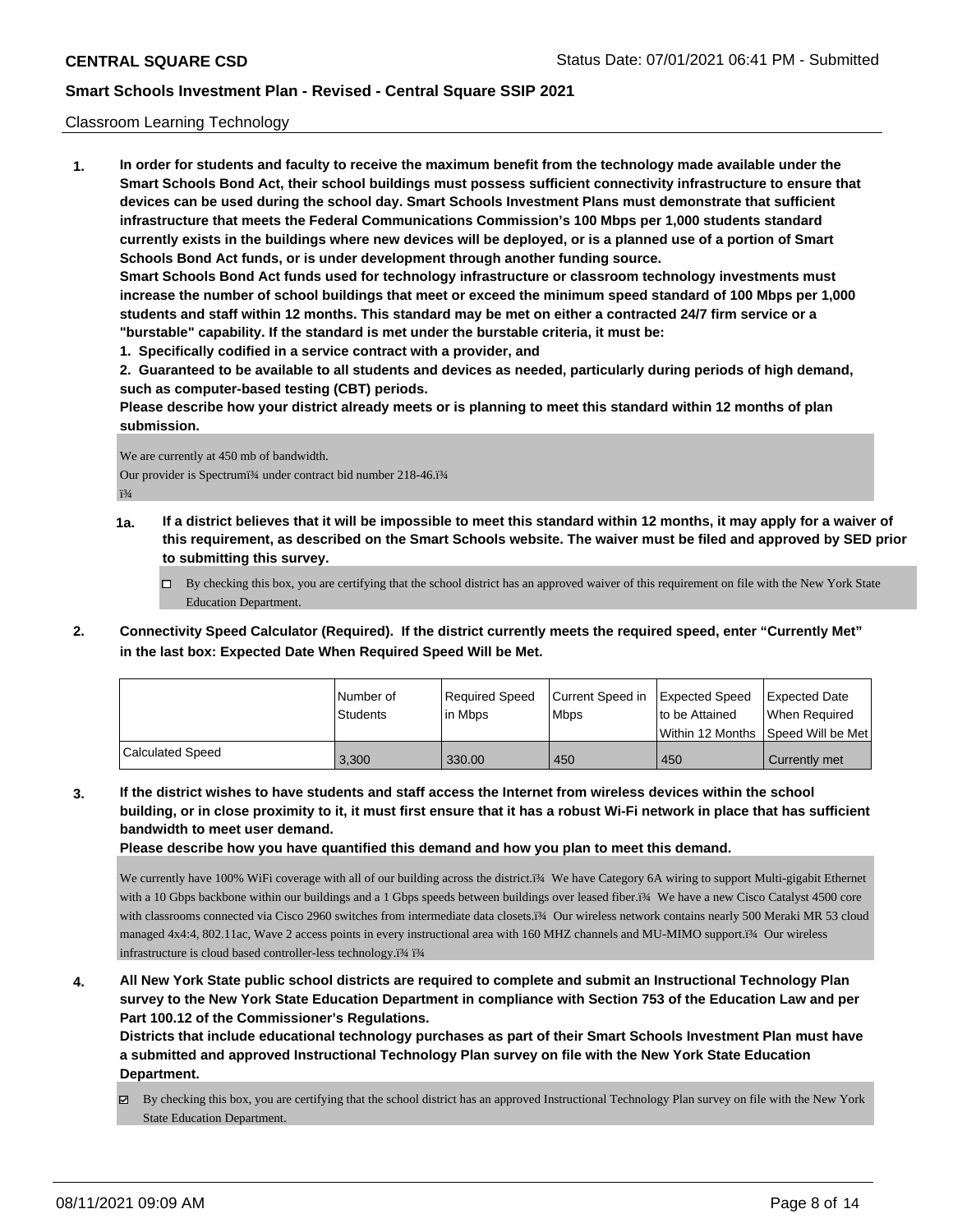### Classroom Learning Technology

**5. Describe the devices you intend to purchase and their compatibility with existing or planned platforms or systems. Specifically address the adequacy of each facility's electrical, HVAC and other infrastructure necessary to install and support the operation of the planned technology.**

We are looking to purchase Chromebooks, laptops, additional chargers,ï¾ and document cameras. In March of 2020, we went totally remote, and in the 2020-2021 school year, we are primarily remote at the secondary level and hybrid at the elementary level.ï¾ This increased demand on our equipment has caused anï¼ increase in loss and damage.ï¾ We also need to provide more robust devices to our counselors, social workers, psychologists, and administrators.ï¾ ï¾

With a relatively new WiFi network and new core network, our infrastructure is more than adequate to support these devices and peripherals.ï¾ ï¾

### **6. Describe how the proposed technology purchases will:**

- **> enhance differentiated instruction;**
- **> expand student learning inside and outside the classroom;**
- **> benefit students with disabilities and English language learners; and**
- **> contribute to the reduction of other learning gaps that have been identified within the district.**

**The expectation is that districts will place a priority on addressing the needs of students who struggle to succeed in a rigorous curriculum. Responses in this section should specifically address this concern and align with the district's Instructional Technology Plan (in particular Question 2 of E. Curriculum and Instruction: "Does the district's instructional technology plan address the needs of students with disabilities to ensure equitable access to instruction, materials and assessments?" and Question 3 of the same section: "Does the district's instructional technology plan address the provision of assistive technology specifically for students with disabilities to ensure access to and participation in the general curriculum?")**

**In addition, describe how the district ensures equitable access to instruction, materials and assessments and participation in the general curriculum for both SWD and English Language Learners/Multilingual Learners (ELL/MLL) students.**

**Please note: If this plan has been identified as a Remote Learning Plan to be submitted and reviewed on an expedited basis, the district should explain how this plan will facilitate remote and hybrid learning, in lieu of responding to the question above.**

The more students we can engage in seamless instruction, the better the learning.ï¾ One of the District's Mission in Actions statements reads, "Central Square School District will accommodate all student needs using a district -wide common understanding and application of differentiated learning."ï¾ We spend a great deal of time training, planning, and evaluating formative data to facilitate differentiated instruction.ï¾ ï¾ Remote learning has increased the need to pay particular attention to individual student needs whichï¾ have become even more evident the longer studentsï¾ are not engaged in in-person learning.ï¾ ï¾

As a district we are committed to insuring studentsï¾ with disabilities and our English Languageï¾ Learners have access to appropriate assistive technologies to facilitate learning and communication.ï¾ These devices allow for students to access their teachers and resources and for the teachers to access their students.ï¾ ï¾

We have been identified for accountability in ESSA for low performance and lack of growth on state assessments.ï¾ We need devices that will function properly without a great deal of glitching or need for service if we are to engage students remotely.ï¾ ï¾

## **7. Where appropriate, describe how the proposed technology purchases will enhance ongoing communication with parents and other stakeholders and help the district facilitate technology-based regional partnerships, including distance learning and other efforts.**

During this pandemic, parents have been pulled in multiple directions trying to balance work and the education of their children.ï¾ ï¾ We need devices and peripherals that allow for students to connect without the need for parental support.ï¾ Many students are doing their schoolwork with relatives, day care providers, etc.ï¾ We don't want parents or care givers to stress when devices do not function properly.ï¾ Many more of our staff have been forced to do their work online requiring a device more powerful than a Chromebook.i¾ Counselors, social workers, psychologists, related service providers have been providing services online andï¾ communicatingï¾ with parents and outside service providers.ï¾ ï¾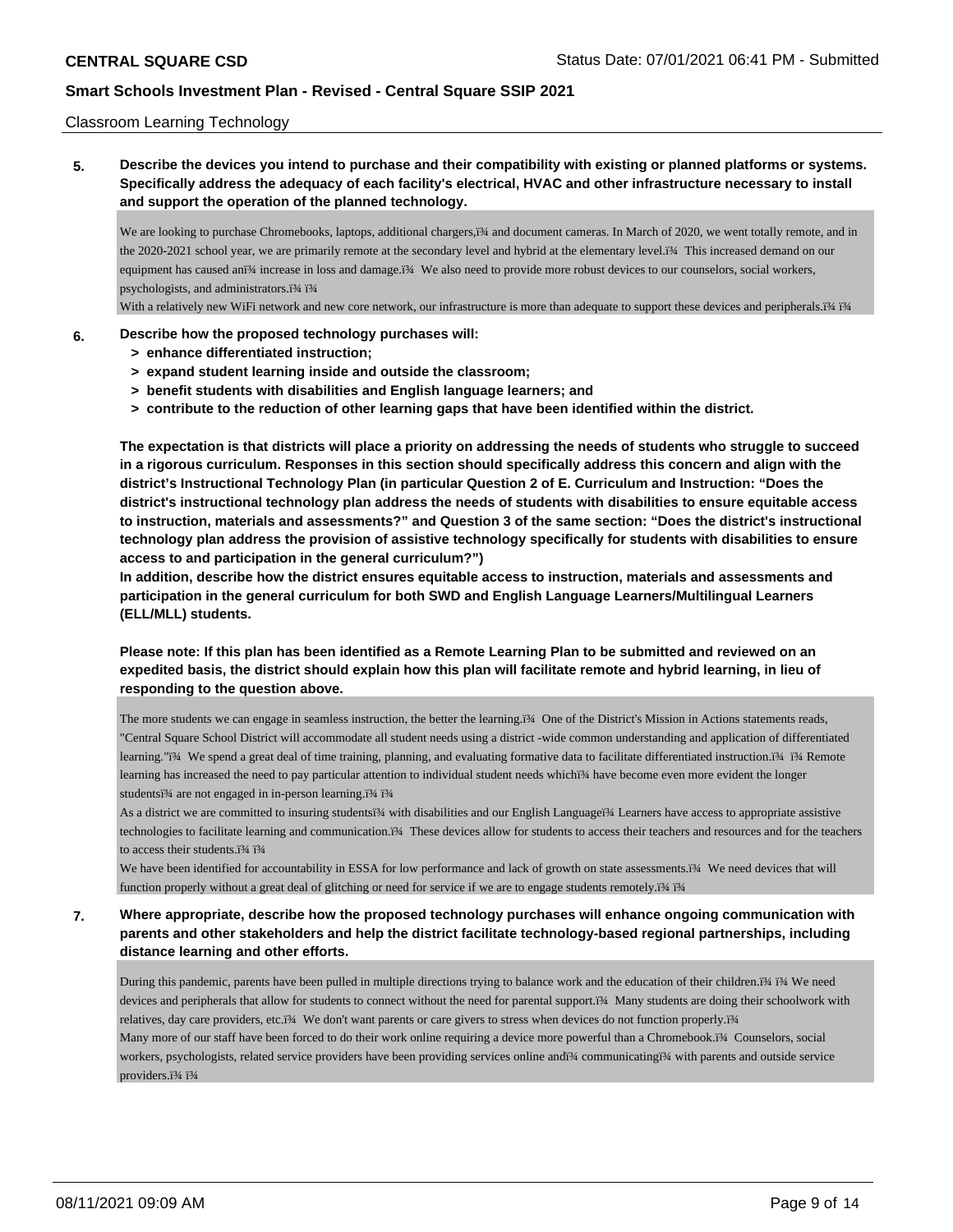### Classroom Learning Technology

**8. Describe the district's plan to provide professional development to ensure that administrators, teachers and staff can employ the technology purchased to enhance instruction successfully.**

**Note: This response should be aligned and expanded upon in accordance with your district's response to Question 1 of F. Professional Development of your Instructional Technology Plan: "Please provide a summary of professional development offered to teachers and staff, for the time period covered by this plan, to support technology to enhance teaching and learning. Please include topics, audience and method of delivery within your summary."**

**Please note: If this plan has been identified as a Remote Learning Plan to be submitted and reviewed on an expedited basis, the district should provide a statement confirming that the district has provided or will provide professional development on these devices to its staff, in lieu of responding to the question above.**

The district will provided multiple opportunities for professional development.ï¾ We have two Model School Technology Coaches in our district.ï¾ ï¾ We offer technology tool training and technology integration opportunities year round.ï¾ We stress the SAMR model and have continued to do so throughout remote learning.ï¾ ï¾

Staff can access professional development through workshops, online videos, or 1:1 coaching.ï¾ ï¾

- **9. Districts must contact one of the SUNY/CUNY teacher preparation programs listed on the document on the left side of the page that supplies the largest number of the district's new teachers to request advice on innovative uses and best practices at the intersection of pedagogy and educational technology.**
	- By checking this box, you certify that you have contacted the SUNY/CUNY teacher preparation program that supplies the largest number of your new teachers to request advice on these issues.
	- **9a. Please enter the name of the SUNY or CUNY Institution that you contacted.**

SUNY Oswego

**9b. Enter the primary Institution phone number.**

(315) 312-2102

**9c. Enter the name of the contact person with whom you consulted and/or will be collaborating with on innovative uses of technology and best practices.**

Dr. Pamela Michel

**10. To ensure the sustainability of technology purchases made with Smart Schools funds, districts must demonstrate a long-term plan to maintain and replace technology purchases supported by Smart Schools Bond Act funds. This sustainability plan shall demonstrate a district's capacity to support recurring costs of use that are ineligible for Smart Schools Bond Act funding such as device maintenance, technical support, Internet and wireless fees, maintenance of hotspots, staff professional development, building maintenance and the replacement of incidental items. Further, such a sustainability plan shall include a long-term plan for the replacement of purchased devices and equipment at the end of their useful life with other funding sources.**

By checking this box, you certify that the district has a sustainability plan as described above.

**11. Districts must ensure that devices purchased with Smart Schools Bond funds will be distributed, prepared for use, maintained and supported appropriately. Districts must maintain detailed device inventories in accordance with generally accepted accounting principles.**

By checking this box, you certify that the district has a distribution and inventory management plan and system in place.

**12. Please detail the type, quantity, per unit cost and total cost of the eligible items under each sub-category.**

| Select the allowable expenditure | I Item to be Purchased          | l Quantitv | Cost per Item | <b>Total Cost</b> |
|----------------------------------|---------------------------------|------------|---------------|-------------------|
| type.                            |                                 |            |               |                   |
| Repeat to add another item under |                                 |            |               |                   |
| each type.                       |                                 |            |               |                   |
| <b>Laptop Computers</b>          | EliteBook x360 1040 G6 Core i5- | 25         | 1,500.00      | 37,500.00         |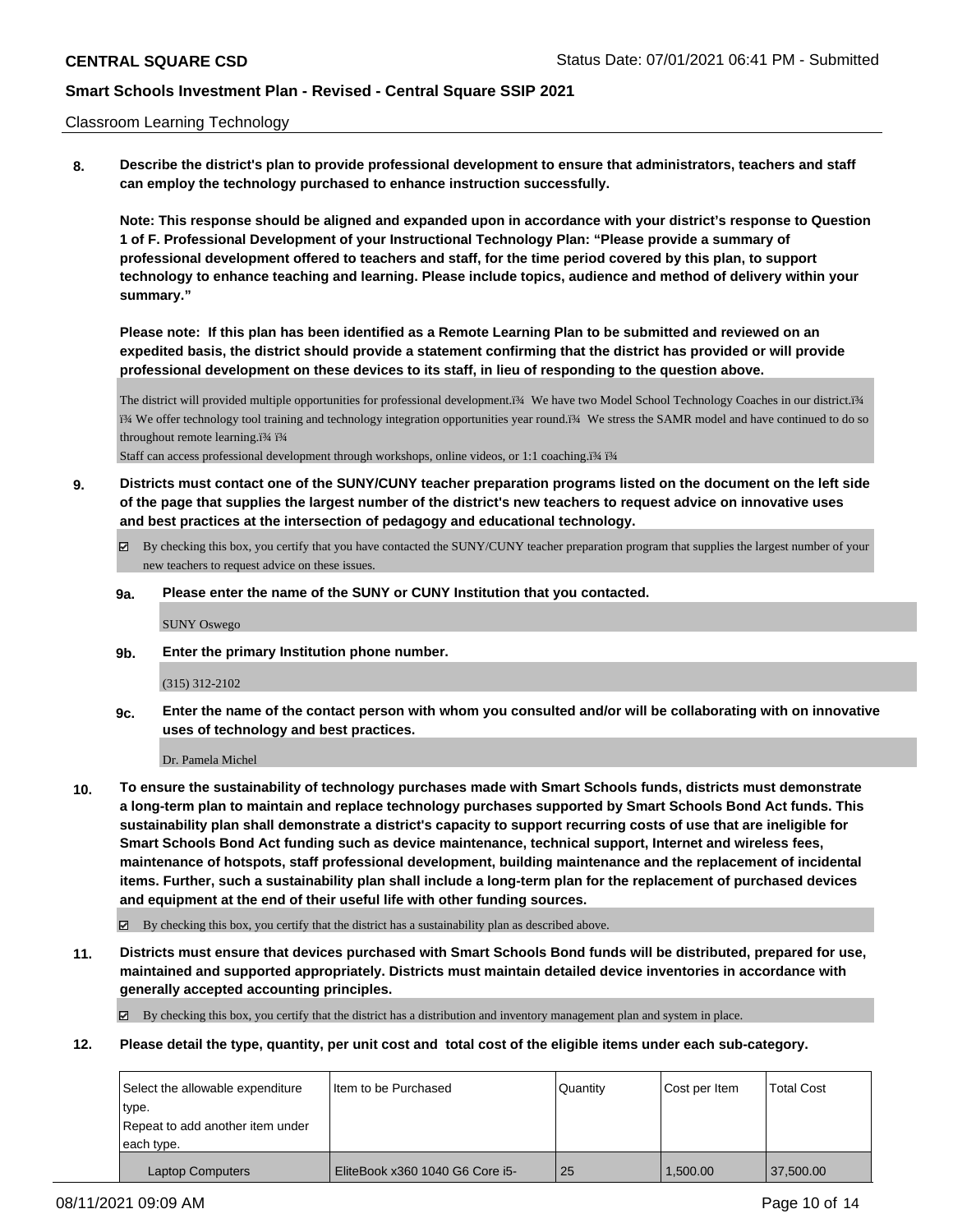Classroom Learning Technology

| Select the allowable expenditure<br>type.<br>Repeat to add another item under<br>each type. | Item to be Purchased                                                               | Quantity | Cost per Item | <b>Total Cost</b> |
|---------------------------------------------------------------------------------------------|------------------------------------------------------------------------------------|----------|---------------|-------------------|
|                                                                                             | 8365U 1.6 GHz/16 GB<br>SED/ax/PT/FR/WC/14                                          |          |               |                   |
| <b>Laptop Computers</b>                                                                     | Chromebooks                                                                        | 2,917    | 310.00        | 904,270.00        |
| <b>Laptop Computers</b>                                                                     | ProBook 440 G7 Core i5-10210U<br>1.6GHz/8GB / 256GB PCIe / ac/ BT/<br><b>WC 14</b> | 25       | 890.00        | 22,250.00         |
| <b>Other Costs</b>                                                                          | Chargers - for various devices<br>(Chromebooks & Laptops)                          | 101      | 40.00         | 4,040.00          |
| <b>Other Costs</b>                                                                          | Document Cameras - ELMO MX-P2<br>4K 16x Digital Zoom Visual Presenter              | 100      | 460.00        | 46,000.00         |
|                                                                                             |                                                                                    | 3,168    | 3,200.00      | 1,014,060         |

## **13. Final 2014-15 BEDS Enrollment to calculate Nonpublic Sharing Requirement (no changes allowed.)**

|            | <b>Public Enrollment</b> | Nonpublic Enrollment | Total Enrollment | Nonpublic<br>Percentage |
|------------|--------------------------|----------------------|------------------|-------------------------|
| Enrollment | 3.910                    |                      | 0.00             | 0.00                    |

### **14. If you are submitting an allocation for Classroom Learning Technology complete this table.**

|                         | Public School Sub-Allocation | <b>Estimated Nonpublic Loan</b><br>Amount | <b>Estimated Total Public and</b><br>Nonpublic Sub-Allocation |
|-------------------------|------------------------------|-------------------------------------------|---------------------------------------------------------------|
|                         |                              | (Based on Percentage Above)               |                                                               |
| Interactive Whiteboards | (No Response)                | 0.00                                      | 0.00                                                          |
| Computer Servers        | (No Response)                | 0.00                                      | 0.00                                                          |
| Desktop Computers       | (No Response)                | 0.00                                      | 0.00                                                          |
| Laptop Computers        | 964,020.00                   | 0.00                                      | 964,020.00                                                    |
| <b>Tablet Computers</b> | (No Response)                | 0.00                                      | 0.00                                                          |
| Other Costs             | 50,040.00                    | 0.00                                      | 50,040.00                                                     |
| Totals:                 | 1,014,060.00                 | 0                                         | 1,014,060                                                     |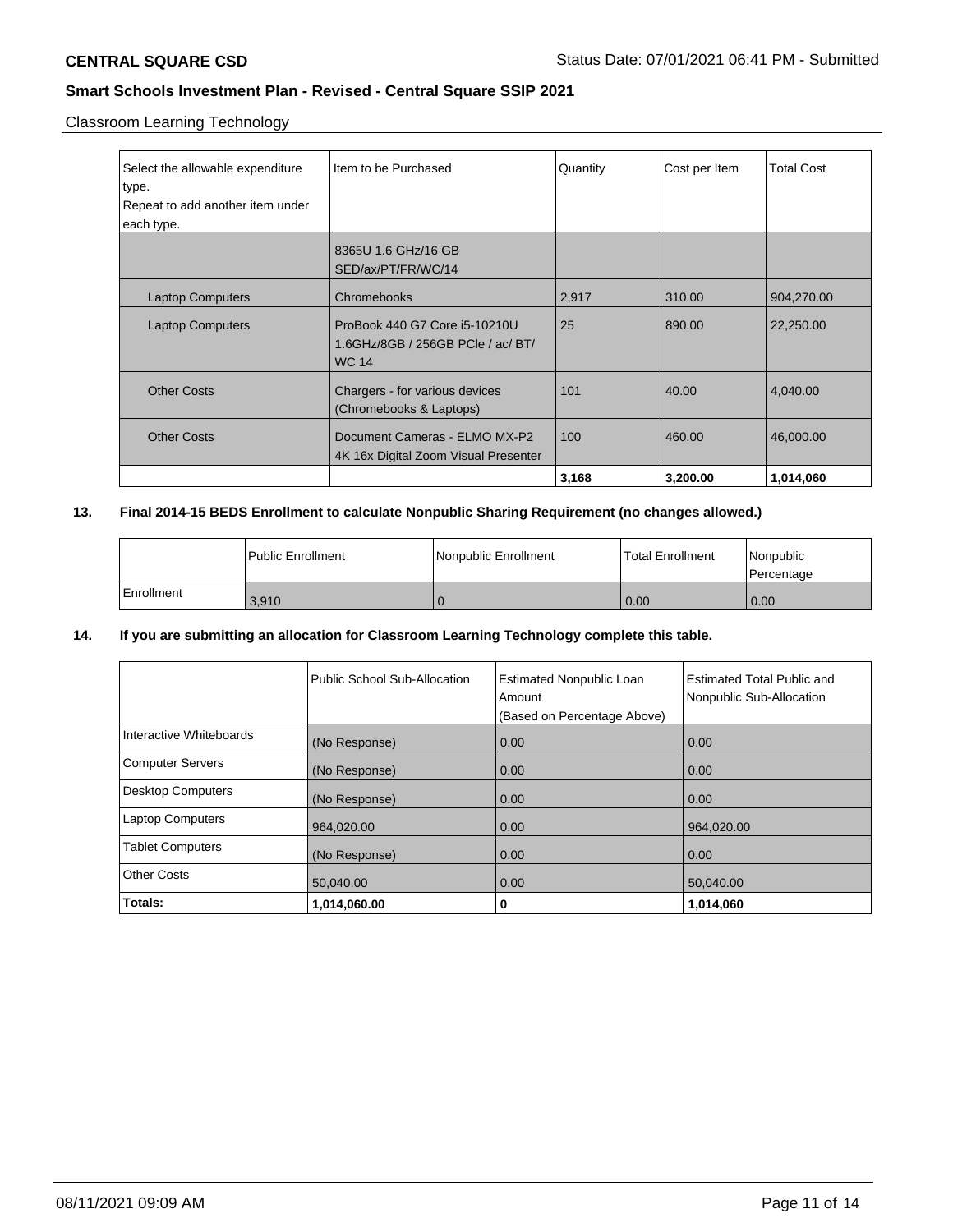### Pre-Kindergarten Classrooms

**1. Provide information regarding how and where the district is currently serving pre-kindergarten students and justify the need for additional space with enrollment projections over 3 years.**

(No Response)

- **2. Describe the district's plan to construct, enhance or modernize education facilities to accommodate prekindergarten programs. Such plans must include:**
	- **Specific descriptions of what the district intends to do to each space;**
	- **An affirmation that new pre-kindergarten classrooms will contain a minimum of 900 square feet per classroom;**
	- **The number of classrooms involved;**
	- **The approximate construction costs per classroom; and**
	- **Confirmation that the space is district-owned or has a long-term lease that exceeds the probable useful life of the improvements.**

(No Response)

**3. Smart Schools Bond Act funds may only be used for capital construction costs. Describe the type and amount of additional funds that will be required to support ineligible ongoing costs (e.g. instruction, supplies) associated with any additional pre-kindergarten classrooms that the district plans to add.**

(No Response)

**4. All plans and specifications for the erection, repair, enlargement or remodeling of school buildings in any public school district in the State must be reviewed and approved by the Commissioner. Districts that plan capital projects using their Smart Schools Bond Act funds will undergo a Preliminary Review Process by the Office of Facilities Planning.**

**Please indicate on a separate row each project number given to you by the Office of Facilities Planning.**

| Project Number |  |
|----------------|--|
| (No Response)  |  |
|                |  |

**5. Please detail the type, quantity, per unit cost and total cost of the eligible items under each sub-category.**

| Select the allowable expenditure | Item to be purchased | Quantity      | Cost per Item | <b>Total Cost</b> |
|----------------------------------|----------------------|---------------|---------------|-------------------|
| type.                            |                      |               |               |                   |
| Repeat to add another item under |                      |               |               |                   |
| each type.                       |                      |               |               |                   |
| (No Response)                    | (No Response)        | (No Response) | (No Response) | 0.00              |
|                                  |                      | U             | 0.00          |                   |

**6. If you have made an allocation for Pre-Kindergarten Classrooms, complete this table. Note that the calculated Total at the bottom of the table must equal the Total allocation for this category that you entered in the SSIP Overview overall budget.**

|                                          | Sub-Allocation |
|------------------------------------------|----------------|
| Construct Pre-K Classrooms               | (No Response)  |
| Enhance/Modernize Educational Facilities | (No Response)  |
| <b>Other Costs</b>                       | (No Response)  |
| Totals:                                  | 0.00           |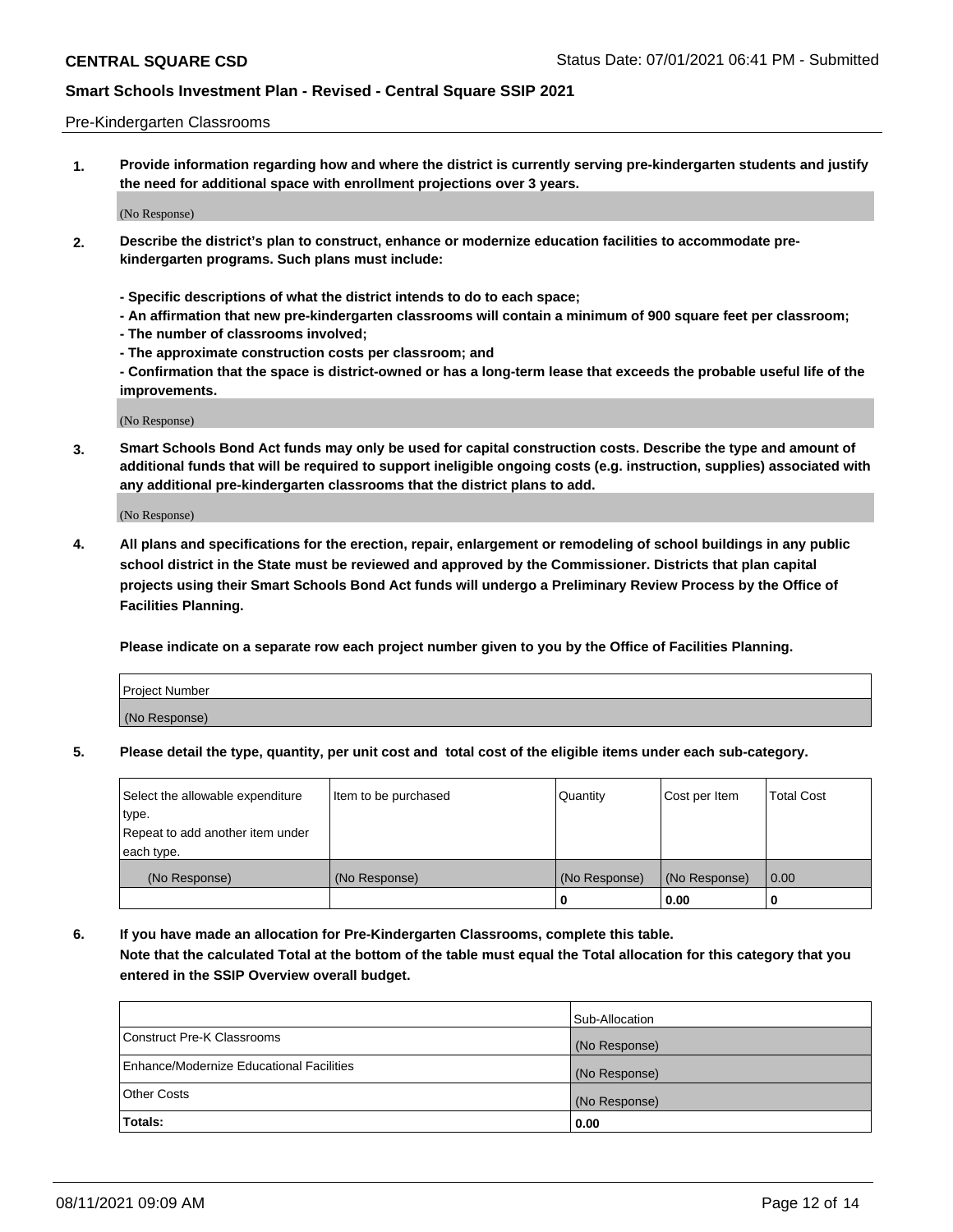Replace Transportable Classrooms

**1. Describe the district's plan to construct, enhance or modernize education facilities to provide high-quality instructional space by replacing transportable classrooms.**

(No Response)

**2. All plans and specifications for the erection, repair, enlargement or remodeling of school buildings in any public school district in the State must be reviewed and approved by the Commissioner. Districts that plan capital projects using their Smart Schools Bond Act funds will undergo a Preliminary Review Process by the Office of Facilities Planning.**

**Please indicate on a separate row each project number given to you by the Office of Facilities Planning.**

| Project Number |  |
|----------------|--|
|                |  |
| (No Response)  |  |

**3. For large projects that seek to blend Smart Schools Bond Act dollars with other funds, please note that Smart Schools Bond Act funds can be allocated on a pro rata basis depending on the number of new classrooms built that directly replace transportable classroom units.**

**If a district seeks to blend Smart Schools Bond Act dollars with other funds describe below what other funds are being used and what portion of the money will be Smart Schools Bond Act funds.**

(No Response)

**4. Please detail the type, quantity, per unit cost and total cost of the eligible items under each sub-category.**

| Select the allowable expenditure | Item to be purchased | Quantity      | Cost per Item | Total Cost |
|----------------------------------|----------------------|---------------|---------------|------------|
| ∣type.                           |                      |               |               |            |
| Repeat to add another item under |                      |               |               |            |
| each type.                       |                      |               |               |            |
| (No Response)                    | (No Response)        | (No Response) | (No Response) | 0.00       |
|                                  |                      | u             | 0.00          |            |

**5. If you have made an allocation for Replace Transportable Classrooms, complete this table. Note that the calculated Total at the bottom of the table must equal the Total allocation for this category that you entered in the SSIP Overview overall budget.**

|                                                | Sub-Allocation |
|------------------------------------------------|----------------|
| Construct New Instructional Space              | (No Response)  |
| Enhance/Modernize Existing Instructional Space | (No Response)  |
| Other Costs                                    | (No Response)  |
| Totals:                                        | 0.00           |